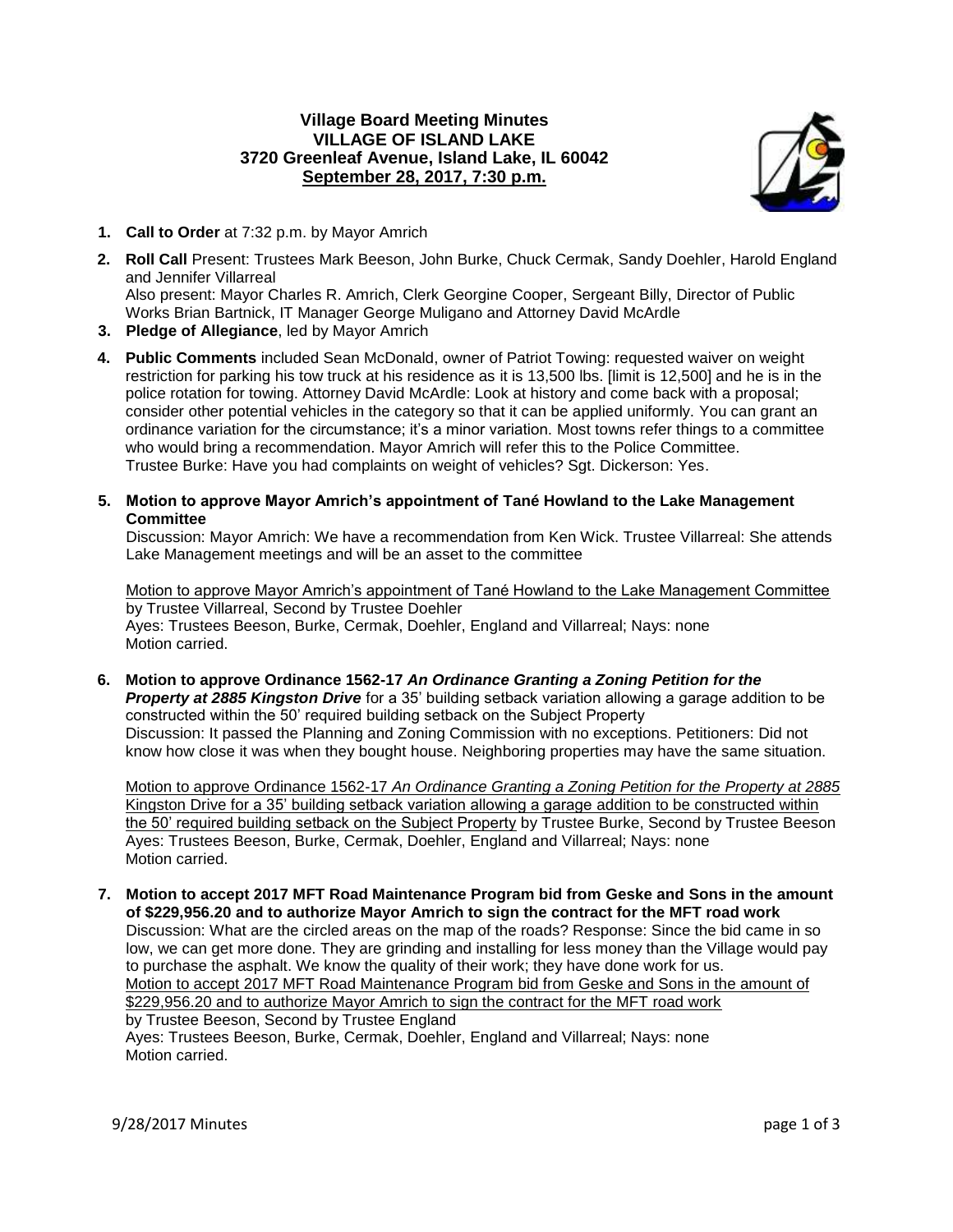## **8. Motion to approve the purchase of the 2017 Ford F-150 Truck from Victor in the amount of \$23,875.00**

Discussion: The Water Department has a 1999 Ford Ranger in poor condition. Victor Ford has a vehicle available. Is it budgeted? Roads are the focus; we just raised water rates. A new vehicle should have 4 wheel drive and be used to plow. If this was budgeted, where is the money coming from? Response: Water Fund. Old vehicle would go to auction. Can a vehicle be purchased for a lesser price at auction? Response: We recently bought a truck for the Water Department. All vehicles are not used all the time. Could a little car be used to read meters? A recently confiscated a Jeep Cherokee might work.

Motion to table the motion until more research is done by Trustee Doehler, Second by Trustee Burke Ayes: Trustees Beeson, Burke, Cermak, Doehler, England and Villarreal; Nays: none Motion carried.

**9. Motion to authorize Mayor Amrich to sign Dupage Band contracts for the December 8, 2017 Holiday Party in the amount of \$800.00 and for the June 8, 2018 Concert in the Park in the amount of \$800.00**

Discussion: In prior parties, Tina Loos and George Muligano ran a sound system. We have donations to cover the band.

Motion to authorize Mayor Amrich to sign Dupage Band contracts for the December 8, 2017 Holiday Party in the amount of \$800.00 and for the June 8, 2018 Concert in the Park in the amount of \$800.00 by Trustee Villarreal, Second by Trustee Beeson Ayes: Trustees Beeson, Burke, Cermak, Doehler, England and Villarreal; Nays: none

Motion carried.

- **10. Mayor Comments** included**:** Thanked George Muligano for tune up on microphone system; a veterans group would like to repaint the helicopter; Joe Villarreal will call the EPA about the spray painting of the helicopter and if we have to enclose the area; one of the Public Works employees can paint it and get replacement decals; blades need to be reset; Brian is trying to get it lifted onto a pedestal.
- **11. Trustee and Staff Comments** included: Trustee Cermak: worked with Connie Mascillino on a letter to encourage new businesses; Grand Opening of the new muffler and repair shop on Saturday at 2:00 p.m.; they offer a full line of services; keep the money in town; residents complaining about oil spots from the garbage trucks on the road. Trustee Burke: Heard from residents about garbage trucks speeding on Eastway, leaving oil spots, taking items out of people's trash and neglecting to pick up items and yard waste; they could step up service. Are they spread too thin because they pick up for more villages? Trustee Beeson: We are getting tire tracks in my neighborhood and having problems with the bulk pick up; inconsistent set of rules.

Trustee Doehler: Can we set up a Survey Monkey to see what residents think and mention it in newsletter? Mayor Amrich: Will call them in the morning. Trustee Villarreal: Staff meeting highlights: Biometric (thumb print) door access—especially for Police Department; it will provide better security and elimination of paperwork. RE: Request for a list of IT materials that are personal property; they are nice-to-have—not must-have—items. Other employees bring in personal items: Public Works, Creative Playtime, for example. (Trustee Burke: Is Village responsible of it is stolen or lost? Attorney McArdle: I'm not sure why someone would bring in personal stuff. This was brought up in another context. Without knowing how it affects the Village, we don't know the impact. Trustee Doehler: What if personal equipment damages Village equipment. George Muligano: Equipment is accessories and peripherals.)

Trustee Villarreal: It won't affect the Village if personal IT equipment is removed. (Trustee England: Without a list, we won't know what an employee can take with him. All employees should make an inventory list and sign a waiver or donate it to the Village; policy should be fair to everyone. Trustees Burke and Doehler: If you need things for your work, Village should budget for it and purchase it. Mayor Amrich: We survey other villages and should look into a policy.)

Trustee Villarreal: Preschool and Club programs make a profit; some might be turned into scholarships.